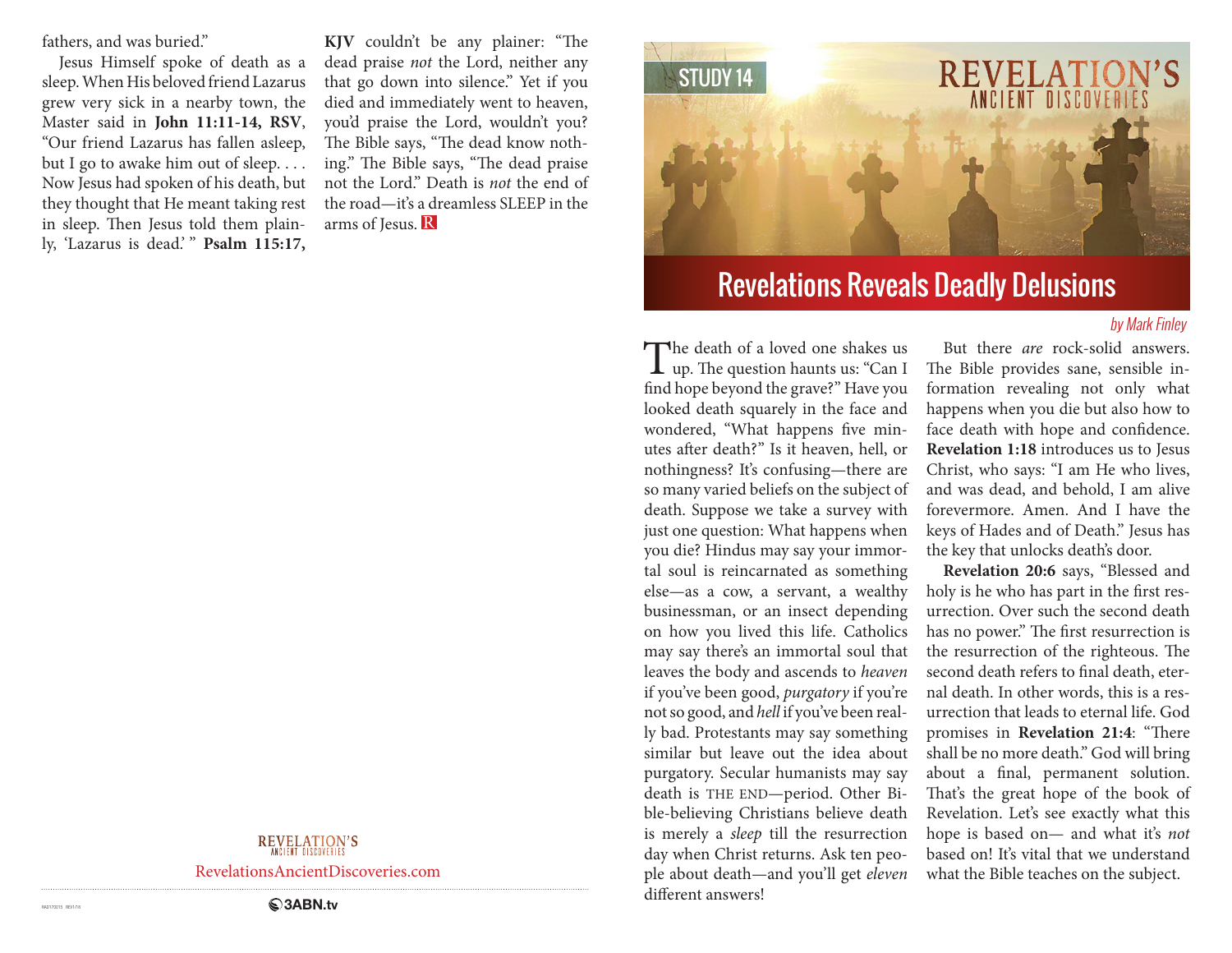### **SOUL Is a Key Word:**

In **Genesis 2:7**, we read: "God formed man of the dust of the ground, and breathed into his nostrils the breath of life; and man *became* a living being." It doesn't say God *put* a soul *into* man but man *became* a living soul—a living BEING, a living PER-SON, as modern translations put it, for that's what the text means. The Bible never says a person "has" a soul —as if it were a separate entity we possess. I don't *have* a soul, I *am* a soul, a living creature, a person—and so are you.

But someone says, "Wait a minute—I don't want to get caught up in mere words! Just answer me one thing: Our physical *bodies*

die, but our *souls*  can never, ever die, can they?" Well, **Ezekiel 18:4** says quite plainly that they can and do: "The soul who sins shall die"—repeated for emphasis in

#### **verse 20**.

*Soul* may also mean "life." For instance, Jesus taught that "Whosoever will save his *life* shall lose it: and whosoever will lose his *life* for My sake shall find it. For what is a man profited, if he shall gain the whole world, and lose his own *soul*? Or what shall a man give in exchange for his *soul*?" **Matthew 16:25-26, KJV**—(similarly translated in **Mark 8:35-37)**. Here Matthew wrote the same Greek word *psuche* four times, but the translators twice rendered it "life" and twice "soul." The two words are interchangeable. Note also: "life" is not something irrevocably ours—we can lose it, for we're *not*  inherently immortal.

#### **Only GOD Is Immortal:**

The word *mortal* means "subject to death," and *immortal* means the opposite —imperishable. You don't find the term "immortal soul" or "immortality of the soul" even once in the entire Bible! The Word of God doesn't teach such a concept. The Bible often uses the expressions "soul" and "spirit" but never attaches the term "immortal" to either word. We have the *promise* of immortality—as a gift bestowed when Jesus returns. **1 Corinthians 15:51-53** says, "We shall all be CHANGED, in a moment, in the twinkling of an eye,

at the last trumpet: for the trumpet will sound . . . and this *mortal* must PUT ON immortality." So we're *not* inherently or naturally immortal now. In

fact, the very word *immortal* is used only once in Scripture, and that sole instance—**1 Timothy 1:17, KJV** applies the word not to man but to "the only wise *God.*" The same epistle clinches this point in **1 Timothy 6:15-16**—where the inspired theologian Paul explicitly declares that: "The King of kings and Lord of lords . . . ALONE has immortality."

#### **SPIRIT Is a Key Word:**

The body without God's breath is dead, because at death God's spirit or His breath goes back to Him.

> When God made Adam, He breathed the spirit or breath of life into his nostrils, and he became a living soul. **Ecclesiastes 12:7** says the exact opposite occurs at death: "Then the dust will

return to the earth as it was, and the spirit will return to God who gave it." What goes back to God? The spirit or breath. The Bible never says the soul goes back to God. And the spirits of *all* mankind—good or bad, saint or sinner, Hitler or Mother Teresa—go back to God in the death process.

Since the dust returns to earth "as it was," presumably the breath or spirit returns to God "as it was."

Adam's breath was not conscious before creation—why assume it's conscious after death? The Word of God precludes any idea of consciousness after death. **Psalm 146:4, KJV** says when

The living know that they shall die; but the dead know not anything. Ecclesiastes 9:5, KJV



The word "spirit" comes from the same root as other words pertaining to "breath" or "breathing" such as *inspire* or *respiration*. The Greek word for "spirit" is *pneuma*, which gives us words like *pneumonia*, the respiratory disease, and *pneumatic*, the tires we blow up with air. **Job 27:3, KJV** tells us *where* the spirit is: "All the while my breath is in me, and the spirit of God is in my nostrils." When a man dies, the breath of God, or the power of God that spark of life—returns to Him. **James 2:26** says, "The body without the spirit is dead." Even today when we mean "He's dead," we say "He expired" or "He breathed his last." The body without God's breath is dead, because at death God's spirit or His breath goes back to Him.

#### **The Dead Cannot Think:**

But that breath is NOT a thinking, conscious entity that survives death. a man dies, "His breath [his spirit] goeth forth, he [his body] returneth to his earth; in that very day his thoughts perish." So can a dead man think? No! On the day he dies, his THOUGHTS PERISH! **Ecclesiastes 9:5-6** says plainly, "The living know that they will die; but *the dead know nothing*. . . . Also their love, their hatred, and their envy, is now perished." Friends, no matter what we've been taught in the past, no matter what the Devil told Eve in that first lie, the dead know nothing!

### **Death Is a Dreamless Sleep:**

The Bible teaches that death is but a sleep that lasts until Christ's second coming. More than fifty times, Bible writers consistently describe death as a sleep. In **Psalm 13:3** David prayed to God lest he "*sleep* the *sleep* of death." Later, **1 Kings 2:1, 10, KJV** say: "Now the days of David drew nigh that he should die. . . . So David *slept* with his